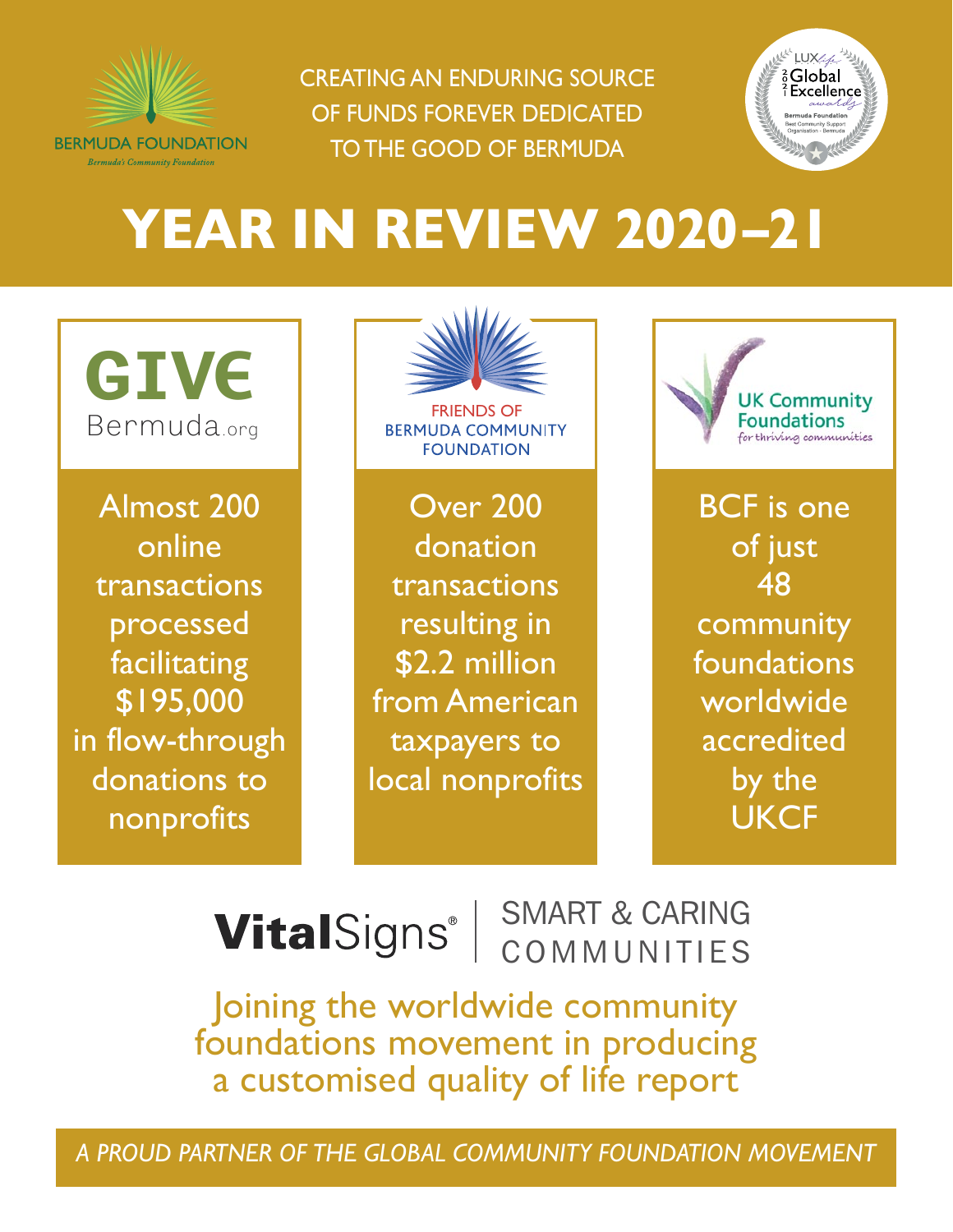# **ABOUT US**

The purpose of the Bermuda Foundation (BCF) is to build and manage funds that will sustain the nonprofit sector long term and to inspire philanthropy for social impact.

The nonprofit sector plays a crucial role in Bermuda, providing essential services in education, social welfare, health, sport, the environment and the arts. Bermuda cannot afford to lose the services provided by its nonprofits.

Building a permanent endowment is central to addressing the needs of the community. Given that those needs will change over the years, the fund has been created with the flexibility to adapt to community priorities.

BCF also enables corporations, individuals and families to

establish customised charitable funds, reducing the cost and infrastructure of setting up a private foundation or trust. We assist donors to realise their philanthropic vision and create funds to support causes important to them. Permanent donors' funds are aggregated, invested and managed to achieve greater returns on investments.

To fulfill our mission to create an enduring source of funds forever dedicated to the good of Bermuda, we direct our efforts and dollars to priority community issues with the long-term aim of providing sustainable and enduring solutions. Through nonprofit partnerships, we support leadership development to strengthen local nonprofits and community groups.

We do this with integrity and respect for all involved and aspire to meet the highest standards of excellence.

### **OUR PROFILE**

Established as Limited Liability Company Jan 31, 2013 Registered as Charitable Foundation Jan 31, 2014 Licensed as Segregated Accounts Company Dec 31, 2014 Endowment Fund established Dec 31, 2015 Friends of BCF (US 501c3) established Aug 20, 2015 Accredited by UKCF May 31, 2016 Size of staff Three full time equivalents

**OUR DASHBOARD**

### *June 30, 2021 June 30, 2020 June 30, 2019* Pooled investment funds held for trading \$6.9 million \$3.9 million \$3.8 million \$3.8 million Total assets under management **617.1** million \$17.1 million \$13 million \$7.8 million Gifts and contributions income (per audited financials) \$7.5 million \$8.6 million \$861,000 All giving—grants & distributions (per audited financials) \$3.3 million \$2.8 million \$979,000 Facilitated giving—Friends of BCF (USA 501c3) \$2.2 million \$2.1 million \$1.3 million Active donor-advised grant committees 1988 120 15 15 9 9

Active funds under management as at June 30, 2020 67 69 69 60 60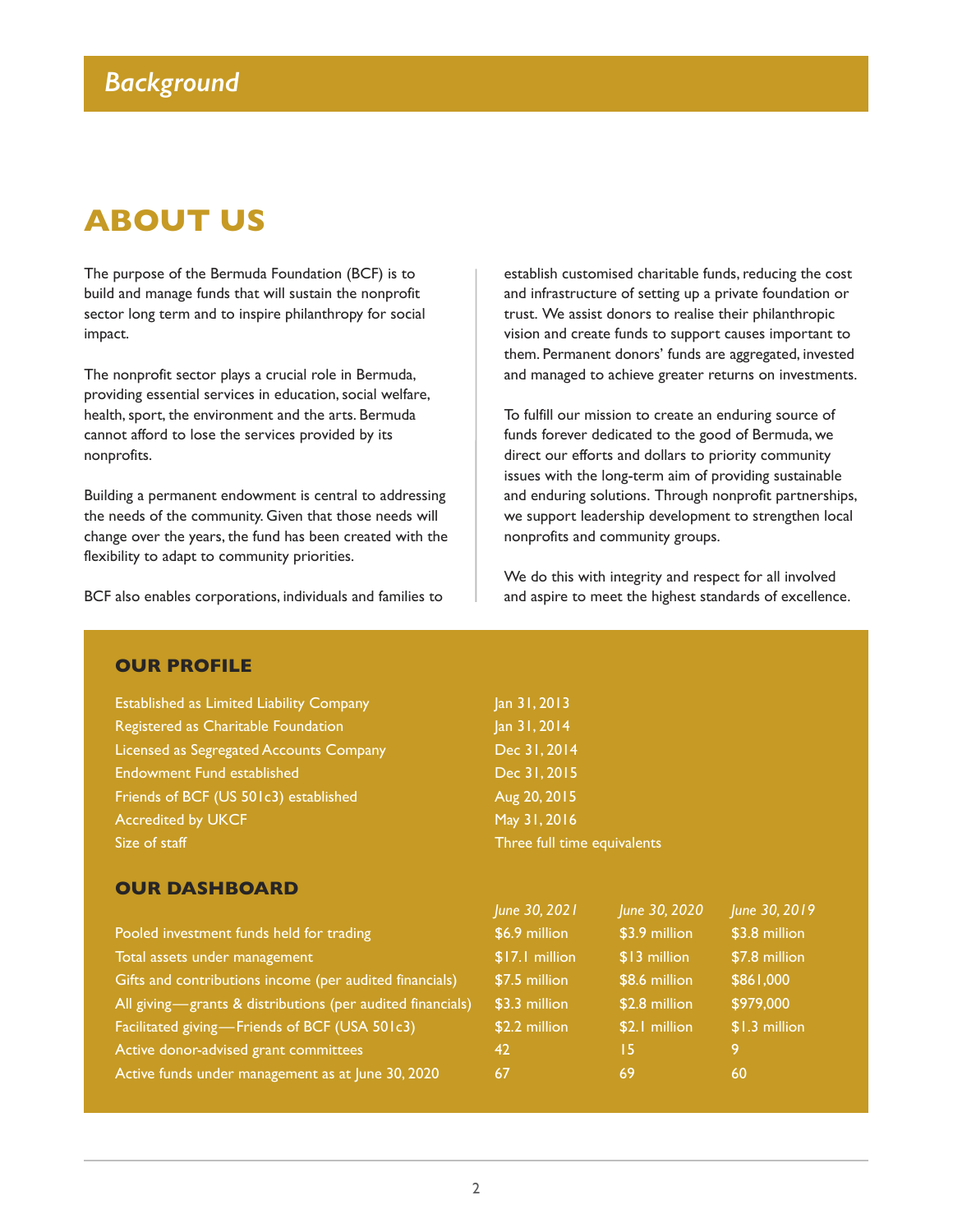# **MESSAGE FROM THE CHAIR & CEO**

### **COMMUNITY IMPACT: THE GIFTS THAT KEEP ON GIVING**

Eight years ago, a group of local and international philanthropists committed substantial financial support to the creation of an organisation to build and manage an enduring source of funds for the community. This community foundation was something new for Bermuda—although a tried and tested model for almost a century elsewhere.

Without the vision and resources of those philanthropists, the Bermuda Foundation would either not exist—or be at a considerably less advanced stage. It was a leap of faith and as a community we continue to be grateful that they took the first bold step. It's hard to imagine how emergency and hardship funds during the pandemic crisis could have been operated and sustained without the Bermuda Foundation. Over the past two years, we have been able to take vital action quickly when needed.

Without doubt, the gifts of that group keep on giving to Bermuda—directly to individuals most in need by supporting the nonprofit sector that provides them with essential and critical community services. By using its platforms to identify cross-sector needs and coordinate a series of collective funding movements to meet those needs, the creation of this community asset has changed the way Bermuda's philanthropy works.

Our organisation, with your direct support and contributions to the Foundation-managed community impact funds, was able to step up yet again in 2021. We thank you—and certainly the most vulnerable, disenfranchised or disconnected in this community are grateful and appreciative of the lifeline you provided.

But it is time for a change if we are to get serious about fulfilling our intended purpose: to build an endowment large enough to constitute a critical mass of funding and ensure sustainability as a permanent community asset.

Our focus needs to move from the reactive to the proactive; from a cycle of pass-through gifts—and the associated administrative—tasks to the build-out of endowment funds to strengthen the pool of resources available to the nonprofit sector.

In times of crisis there will still be a need for emergency fundraising. But looking ahead, we need to continue to build the endowment to keep our community safe in an unpredictable future as well.

To refocus efforts in a post-pandemic environment, the Bermuda Foundation is making some changes in how

*Hundreds of transactions are already processed through the Foundation's platforms*

we do business, shifting transactional support programmes and services to self-service platforms. This includes GiveBermuda.org, which, in addition to assisting local donations, facilitates the Friends of Bermuda Foundation 501c3 giving facility for American taxpayers. We will also be encouraging flow-through donor advisors to make use of all the online access tools we have curated and developed for efficient grantmaking. Grant dockets—the collection of grant applications and summary reports that are provided to managed fund account holders—will be standardised and posted online on donor portals.

Hundreds of transactions are already processed through the Foundation's platforms. The strong and growing online products help us comply with the increasingly complex compliance monitoring, and good governance regulations. There will be some platform upgrades and fee adjustments for these community philanthropy services, all of which have been subsidised since the Foundation's inception. Given the effectiveness of the self-service model so far, we believe this will provide a cost-effective model to support our future growth.

The community challenges brought by the pandemic have been significant and complex. The impacts on health and safety issues, education gaps, increasing violence among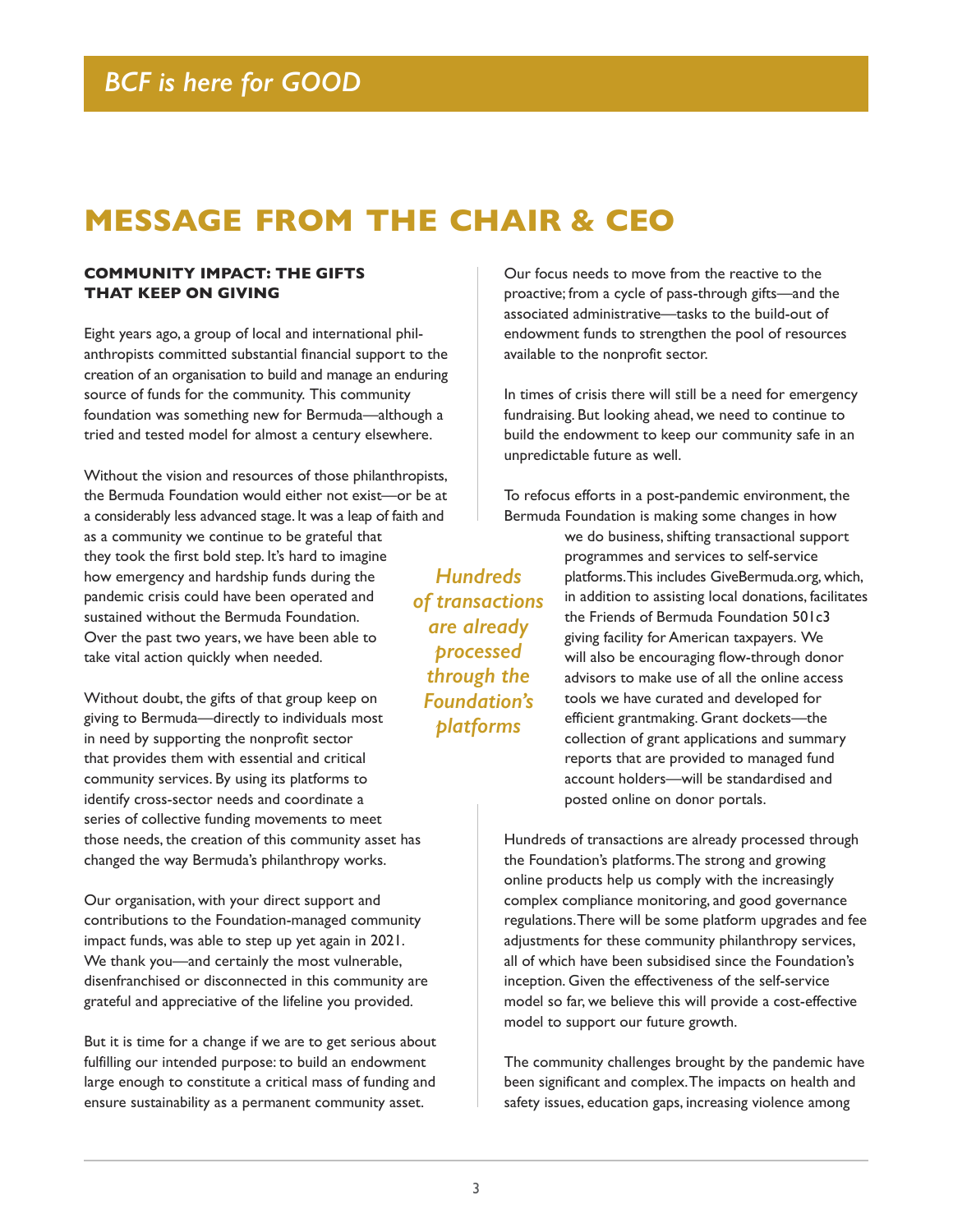young people, disconnectedness and mental health challenges are substantial. We have all seen it and read about it. Your community foundation has been a vital part of the solution set, enabling existing and new social programmes and services to be funded and delivered. The community foundation model has been successful and we need to continue to adapt to tackle these disturbing social problems.

2021 also had some uplifting moments. The joy of Flora Duffy winning Bermuda's first Olympic gold medal was shared throughout the community in a way that few single events are. She continues to share her success with Bermuda by providing funding for other young athletes who need assistance and support. Her two community funds—the Flora Fund and the endowed Flora Gold Fund, sponsored by Gosling's—attest to the spirit of this young woman and her connection to Bermuda as the tangible benefits of her success are spread throughout her community. This was her moment to shine and she joins other donors, whose generosity and thoughtfulness have made them community role models and philanthropists.

For two pandemic years, frontline and essential workers

have continued to provide us with services that are well beyond their original mandate. We thank them for their hard work, professionalism and dedication to keeping us healthy and safe.

Finally, we are pleased to note the Bermuda Foundation has continued to carry out its work at the highest level. We have met tough international standards, again securing accreditation by the UKCF, one of only 48 community foundations worldwide. We have received our ninth unqualified audit report. And we have been awarded the 2021 Global Excellence Lux Life Award as Best Community Support Organisation.

We highlight these achievements to assure you that our work meets international standards. This is how we always want to show up for Bermuda. This is how we serve our purpose and prepare for the next big requirement of us: to build this community asset for the long run—to serve us now and in future generations.

**—MICHAEL SCHRUM, CHAIRMAN —MYRA VIRGIL, CEO & MANAGING DIRECTOR**

# *Board & Staff Changes*

**Michael Schrum** steps down having completed his three-year term as Chair of the Bermuda Foundation Board. He has played a key role during the transition from a start-up to a sustainable model, having been on the Board since 2013 and his valuable guidance, advice and leadership is appreciated. Michael will join the Foundation's first Chair, Peter Durhager, in service to the Chairs' Fund, which helps the Foundation grow critical assets.

Thanks go also to **David Woodcock** for his service to the Board since 2020. We are grateful for his work on governance and financial matters.

Finally, Programme Associate **Michelle Grant**, who has been with the Foundation since 2015, has left for new professional opportunities and we wish her the very best in her future endeavours.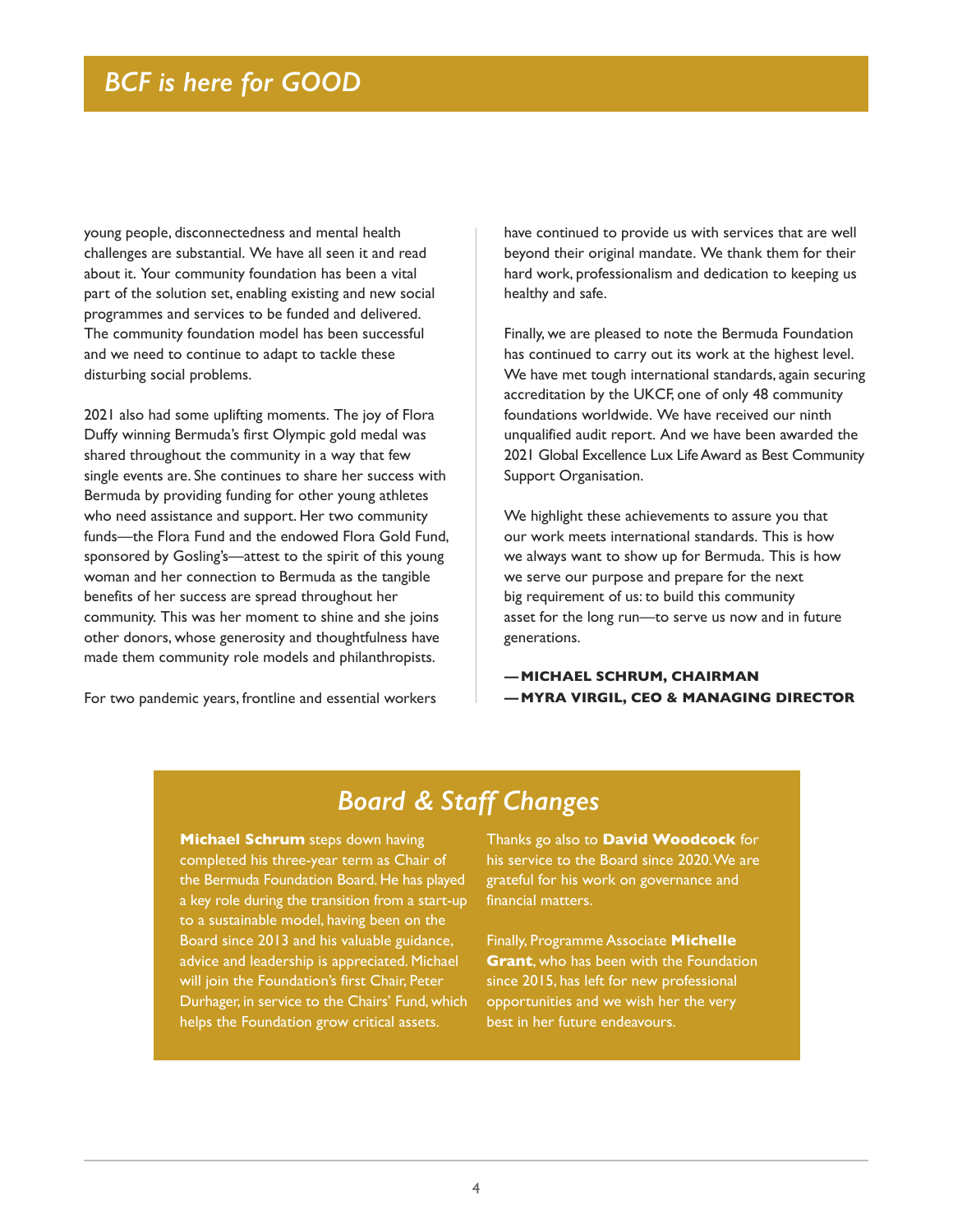### *Increased philanthropic resources and capacities*

| <b>ROBUST, MULTI-PURPOSE</b><br><b>PHILANTHROPIC</b><br><b>INFRASTRUCTURE</b><br><b>FIT-FOR-PURPOSE</b>    |                                                                                                  | <b>ADVANCED</b><br><b>TECHNOLOGY</b>                                                                              |                                                                                                                                     | <b>PROVEN FUND</b><br><b>INVESTMENT</b><br><b>STRATEGIES</b>                                                                   | <b>DEEP</b><br><b>SECTOR</b><br><b>KNOWLEDGE</b>                                                                                                                                   |
|------------------------------------------------------------------------------------------------------------|--------------------------------------------------------------------------------------------------|-------------------------------------------------------------------------------------------------------------------|-------------------------------------------------------------------------------------------------------------------------------------|--------------------------------------------------------------------------------------------------------------------------------|------------------------------------------------------------------------------------------------------------------------------------------------------------------------------------|
| <b>Operate the</b><br>community<br>foundation                                                              | <b>Build</b><br>permanent<br>endowments                                                          | <b>Enable online and</b><br>tax-deductible<br>donations                                                           | Develop and<br>manage information<br>and technology                                                                                 | Manage and<br>invest funds                                                                                                     | Make grants,<br>manage progra-<br>mmes, provide<br>donor services                                                                                                                  |
| Platform for struc-<br>tured, sustained<br>giving addresses<br>ever-changing<br>sector and<br>social needs | Planned and legacy<br>gifts become a<br>sustaining revenue<br>stream for the<br>nonprofit sector | Simplified, more<br>efficient, more<br>accessible giving<br>and fundraising<br>systems to enhance<br>transactions | Donor decisions<br>are influenced by<br>data and metrics<br>resulting in<br>better access<br>to information on<br>social programmes | Pooled investment<br>portfolio yields<br>returns while<br>segregated<br>accounting ensures<br>funds go to<br>intended purposes | Shared philanthropic<br>services / systems<br>reduce fees:<br>improve efficiencies<br>and increase and<br>diversify invest-<br>ments in solutions<br>to address<br>community needs |
|                                                                                                            | <b>Focus for 2022-23</b>                                                                         |                                                                                                                   |                                                                                                                                     |                                                                                                                                |                                                                                                                                                                                    |
| <b>Permanence</b><br><b>Local giving</b>                                                                   | <b>Endurance</b><br>Lasting giving                                                               | <b>Effectiveness</b><br><b>Easier</b> giving                                                                      | Quality<br>Smarter giving                                                                                                           | Growth<br>More funding                                                                                                         | <b>Efficiency</b><br>Less waste                                                                                                                                                    |

**Community philanthropy in Bermuda positively impacts how giving is done (donor's philanthropic wishes are respected; giving is impactful); how the philanthropic environment operates (accessible, equitable); and how the sector is sustained.**

### *WHAT'S THE ENDGAME?*

#### **System impact: third sector wide** *Sphere of Influence*

n Increased presence of planned giving in sector; sustained charitable giving n Increased funding for and investment in programme / product / service development/re-alignment, capacity building, research, policy development and evaluation in sub-factor areas

#### **BCF programme impact** *Sphere of Contribution*

■ Increased, targeted funding for most pressing social issues as identified by field /sector data

**n** Improved information on programme performance and grantmaking; metrics / indices capture state of conditions we all aim to improve

**n** Improved understanding of organisational health and best practices for programme and service delivery

 $\blacksquare$  Better access to information for civil society, societal issues and community philanthropy

#### *Sphere of Attribution*

n Information / guidance for funders on funding options in their interest areas

**n** Endowment growth: endowed funds cover operational needs and fund an unrestricted grant programme; strong, marketlinked ROI available for grantmaking to charitable sector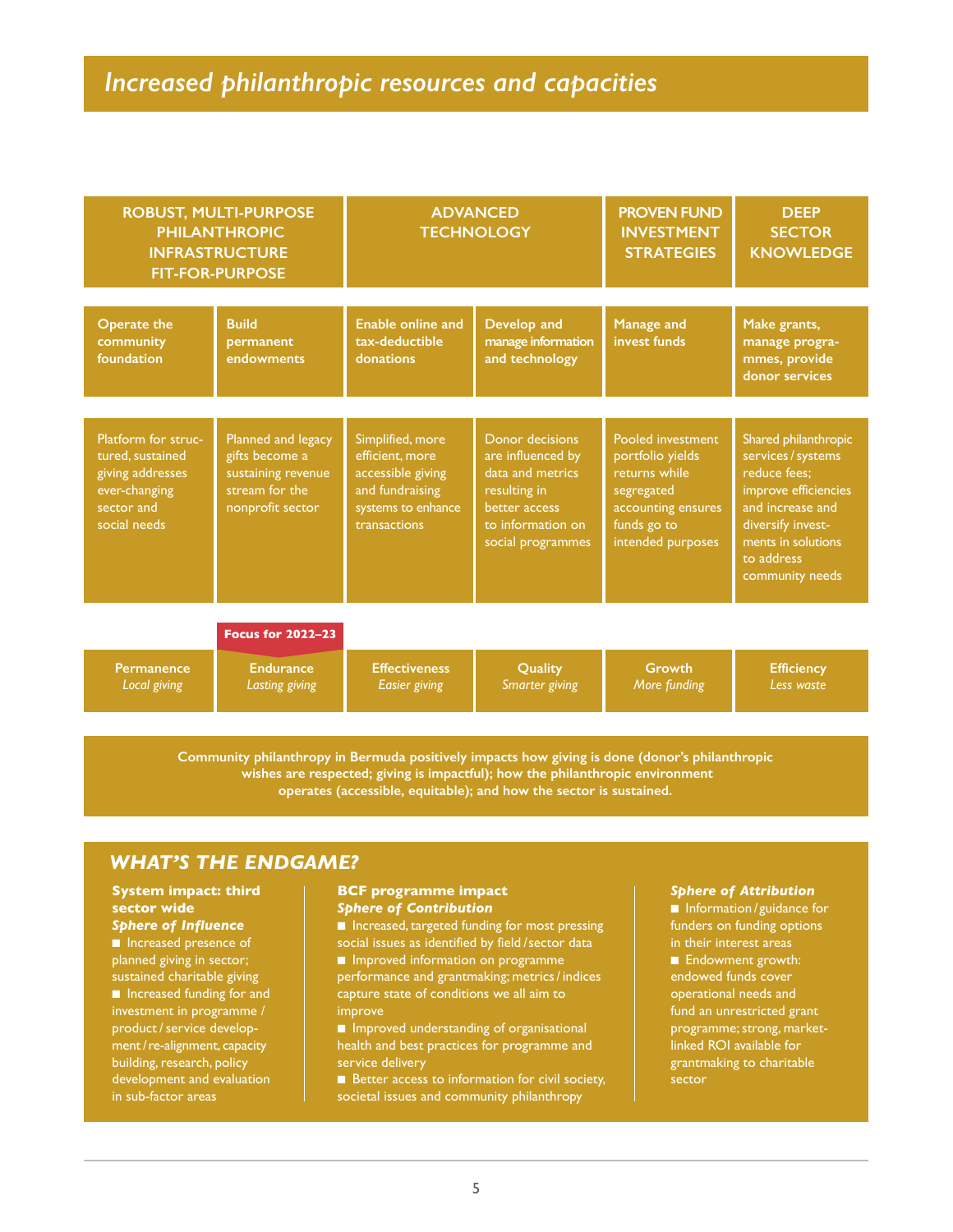# *Our Theory of Philanthropy*

*"If we build an enduring source of funds and if we invest in understanding community priorities for quality of life in Bermuda, our philanthropy will achieve meaningful impact"*

| <b>PROGRAMMES &amp;</b><br><b>RELATIONSHIPS</b><br><b>BERMUDA</b><br><b>COMMUNITY</b><br><b>ENDOWMENT</b> |                                             | <b>WHAT IT'S ABOUT</b>                                                                                                                                                            | <b>HOW WE DO IT</b><br>Encourage unrestricted gifts to the endowment<br>Establish donor-directed and operational endowed funds<br>professionally managed<br>Develop donor products, i.e. planned giving and philan-<br>thropic advisory services                                 |  |  |
|-----------------------------------------------------------------------------------------------------------|---------------------------------------------|-----------------------------------------------------------------------------------------------------------------------------------------------------------------------------------|----------------------------------------------------------------------------------------------------------------------------------------------------------------------------------------------------------------------------------------------------------------------------------|--|--|
|                                                                                                           |                                             | Building a permanent charitable<br>endowment for enduring support of<br>local nonprofits                                                                                          |                                                                                                                                                                                                                                                                                  |  |  |
| <b>GIVE</b><br>Bermuda.org                                                                                |                                             | Social Mission Classification and<br>increasing the appetite of donors<br>of all types and at all stages, for<br>evidence-based giving                                            | Gather info on programmes: report out; populate platforms.<br>High-level analysis<br>Provide third sector/social issue data/criteria with<br>professionally supported infrastructure                                                                                             |  |  |
| <b>OUTCOME</b>                                                                                            | <b>UNIVERSAL</b><br><b>REPORTING</b>        | Reporting to standardised<br>outcomes; gathering predictive<br>programme data; building third<br>sector infrastructure                                                            | ■ Map nonprofits' programmes to outcomes<br>Translate programme activities into standard outcomes<br>(based on emerging evidence that a finite number of outcomes<br>drive 80% of all social change)                                                                             |  |  |
|                                                                                                           | <b>COMMUNITY</b><br><b>IMPACT</b>           | Taking an aerial view of how we are<br>doing as a whole. Ongoing assess-<br>ment of gaps and opportunities                                                                        | Convene to identify key Indicators / benchmarks of Vital<br>Signs® sub-factors; map outcomes to programmes<br>Generate systemic "rule change" proposals for programmes<br>and services, government policy, structures and infrastructures                                        |  |  |
| <b>FUNDING IMPACT</b>                                                                                     | <b>EVIDENCE-BASED</b><br><b>GRANTMAKING</b> | Grantmaking and facilitating funding<br>support for system-wide, sector-<br>based efforts. Evidence-based,<br>coordinated giving for collective<br>impact. Strategic philanthropy | Showcase or pilot work in critical interest areas to<br>stimulate discussion / uptake<br>Seek funding proposals for vital activities based on<br>predicted outcomes<br>Align funding strategies to indicators                                                                    |  |  |
|                                                                                                           | <b>VitalSigns</b>                           | Assess programme efforts. System-<br>atically surfacing and capturing local<br>community priorities                                                                               | I Identify emerging critical social issues; gain deeper under-<br>standing of communities priorities / issues<br>I Identify measurable outcomes / indicators for Bermuda's<br>Vital Signs using evidence-based industry standards<br>■ Map Vital Signs® to standardised outcomes |  |  |
|                                                                                                           | <b>SUSTAINABLE GOALS</b>                    | Understanding community well-<br>being in global context                                                                                                                          | Evaluate progress on goals based on Bermuda Vital Signs®,<br>Community Impact, Central Grants and Universal Outcomes work                                                                                                                                                        |  |  |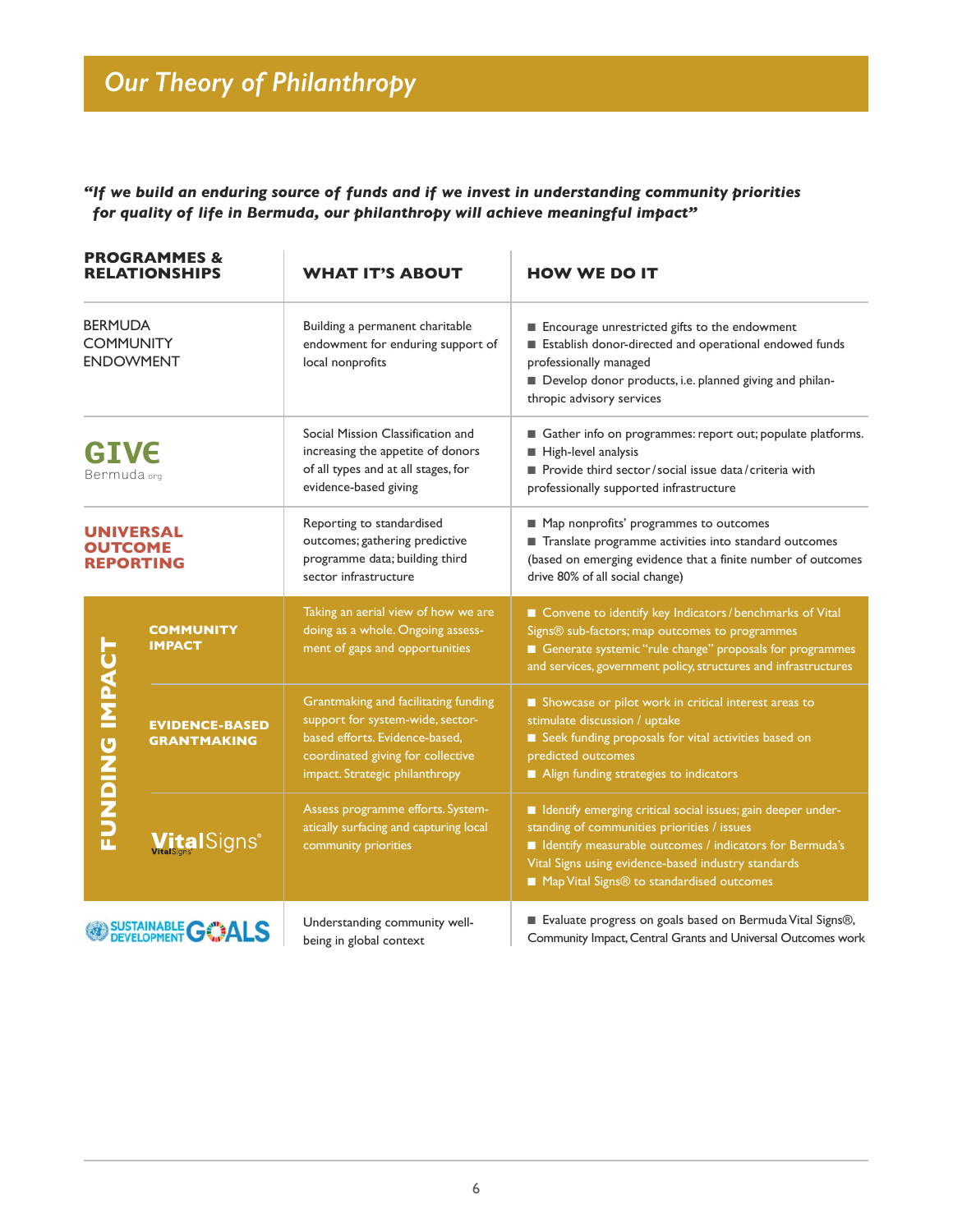### *By the numbers*

| 15 |  |  |  | New donor funds established |
|----|--|--|--|-----------------------------|
|----|--|--|--|-----------------------------|

- **\$7.5m Total value of gifts and contributions to the foundation in 2021**
- **\$3.3m Total value of gifts and disbursements by the foundation in 2021**
- **187 Number of donation transactions managed throughout 2021**

### *Grantmaking*

BCF's grantmaking programmes are supported by a community of unrelated donors who wish to ensure the success and /or sustainability of nonprofits in Bermuda by creating endowment funds. These donors use the resources and expertise of BCF to support their grantmaking in specific fields or general philanthropic interests that span all areas of the sector. Some of these donors are private individuals or entities who chose to keep a

#### **GRANTS BY MISSION / PROGRAMME AREA**

| Food programmes / meal provision                 | 29.9%              |
|--------------------------------------------------|--------------------|
| Education (schools)                              | 14.8%              |
| Health & health supports                         | 10.4%              |
| Youth development / experiential / enrichment    | 6.9%               |
| Environment & conservation                       | 5.9%               |
| Services to populations with special needs       | 4.9%               |
| Arts, culture & heritage                         | 4.7%               |
| Public safety, disaster preparedness & relief    | 3.1%               |
| Educational services & supports                  | 2.9%               |
| <b>Capacity building</b>                         | 2.7%               |
| Child & family services & supports               | 2.6%               |
| Senior services                                  | 2.4%               |
| Education (scholarship recipients)               | 1.9%               |
| Recreation & sport                               | 1.8%               |
| Housing & shelter                                | $\overline{1.1}$ % |
| Specialised education                            | 1.1%               |
| Mental health supports & services                | 0.9%               |
| Community building & engagement                  | 0.6%               |
| Education (scholarship & bursary programmes)     | 0.6%               |
| Diversity, inclusion, equity, access & belonging | 0.2%               |
| <b>Employment</b>                                | 0.1%               |
| Religion-related                                 | 0.0%               |
|                                                  |                    |

In 2020/21, nonprofits and charities sought funding support in record numbers and Bermuda residents gave more than ever. Fund Advisors at the Bermuda Foundation, along with the Bermuda Foundation's Board, recommended over \$3.3m in grants to nonprofits, providing much-needed financial support to the causes these donors care about most. Other donors chose to respond swiftly to emerging community needs by unlocking gifts from their funds, and donating to one of the Community Impact Funds.

low profile on the scope and details of their giving.

The Foundation reviewed an average of 35 grant applications per quarter on behalf of 11 Corporate and Managed Programme Funds in FY2021. This was in addition to the community impact fund transaction processing. Below is an analysis of a subset of core funding distributed to nonprofit programmes.



- 1 Funding for immediate impact Essential service programme support: 40%
- 2 Funding for immediate impact Investments in direct services and programmes to maintain and improve quality of life: 53%
- 3 Funding for intermediate impact Investments in organisational and leadership capacity building: 4%
- 4 Funding for systemic impact Investments in infrastructure, strategy: 1%
- 5 Scholarships and sponsorships to individuals made possible by donor-directed funding (grandfathered programme funds): 2%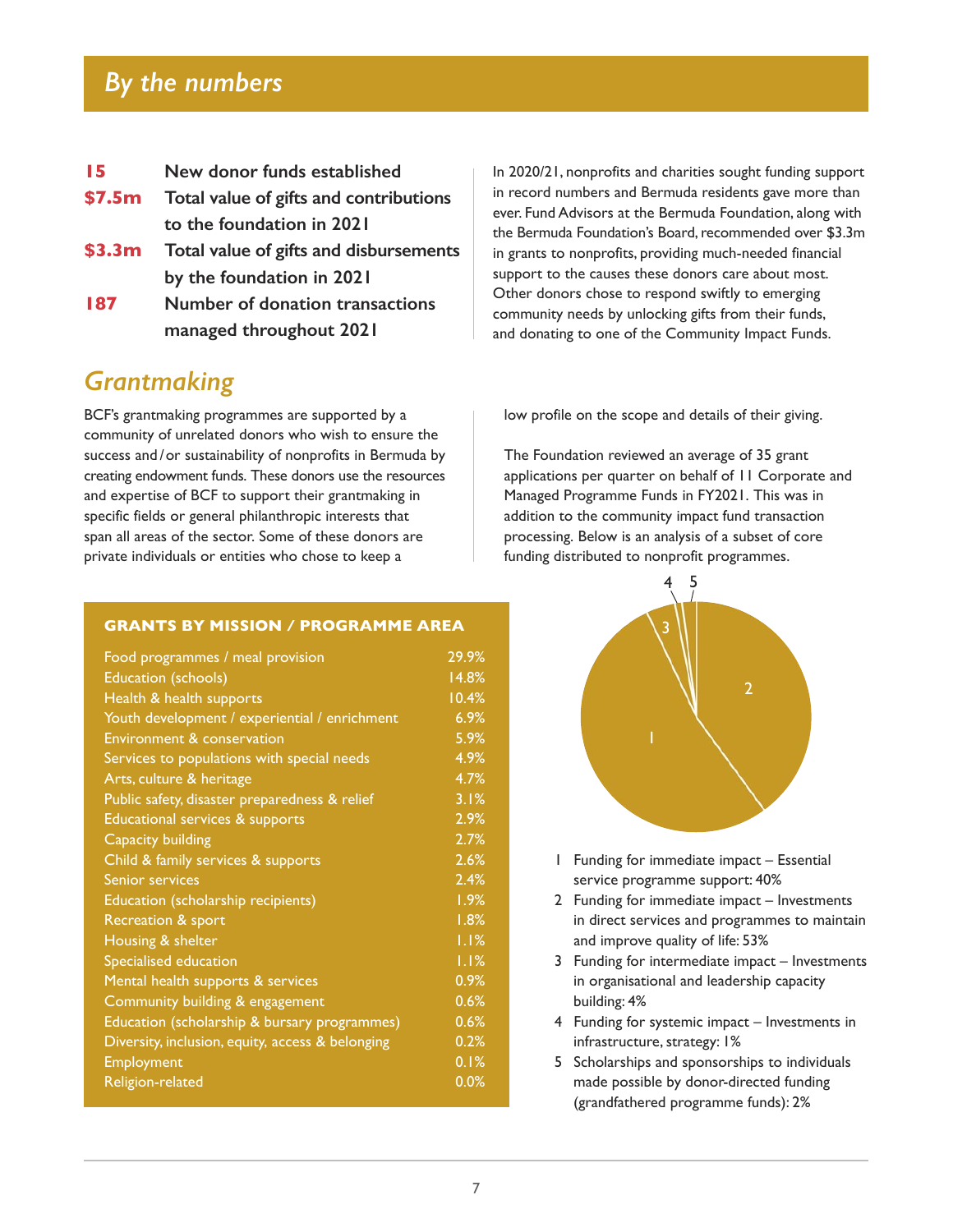### **BERMUDA FOUNDATION-SPONSORED IMPACT PROGRAMMES**

### **BEACON SCHEME AWARD FUND**



This fund acknowledges the efforts of nonprofit organisation that have committed to standards of service excellence by successfully achieving Bermuda National Standards Committee (BNSC) accreditation or certification with a grant that subsidises annual registration costs.

To date, \$107,250 has been deployed in grants to ensure gaining access to the BNSC credentials remains accessible to all nonprofits, as they become established and mature.

Although the Foundation is the primary sponsor of this initiative it welcomes contributions from donors wishing to help nonprofit sector organisations achieve higher standards of governance, operational and programme performance. Congratulations to the nationally accredited and certified BNSC organisations.

### **BERMUDA NONPROFIT LEADERSHIP DEVELOPMENT FUND**



This fund builds capacity in nonprofit leadership to manage and grow healthy organisations. To date, between \$10,000–\$12,000 has been deployed annually to deliver top-rated nonprofit management programmes, combined with

on-island group support, knowledge sharing and cultivation. In 2021, the Inter-Agency

Committee took over the management of the programme to great success. Congratulations to all graduates and good luck to the current cohort.

The Foundation is the primary sponsor of this programme as well but welcomes contributions from donors who have a passion for professional development and ensuring the success of the third sector's emerging leadership at all levels.

### **COMMUNITY IMPACT FUNDS**

*These community impact funds benefit from our collective and coordinated funding support. Arguably, some of the supported programmes would not have been able to stay open and operational without our joint funding efforts. Keep giving, Bermuda.* 

### **BERMUDA HARDSHIP FUND**



*Total donations & disbursements: \$443,000*

Twenty-one nonprofits funded to deliver feeding programmes, hardship subsidies, antigen tests for third sector employees and volunteers, first aid care, food vouchers, health care and health support services.

Many organisations remain active or on stand-by to address short-term essential needs as they arise. We are positioning for longer term support for basic needs by maintaining the emergency and hardship (sometimes we adjust the names of the funds to make it easier for you to identify them when needs arise!) funds. This fund created a source of operational and service support for organisations continuing to deliver essential services.

### **BERMUDA EMERGENCY & CRISIS RELIEF FUND & BERMUDA COVID-19 PHASE 2 EMERGENCY FUND**



*Total donations & disbursements: \$2.6M*

Many of Bermuda's most vulnerable community members reside in seniors home. Bermuda has 21 facilities, 19 of which are private, serving 392 seniors. Funding from the Bermuda Emergency Fund continued to be deployed in 2021 to purchase food supplies, personal equipment,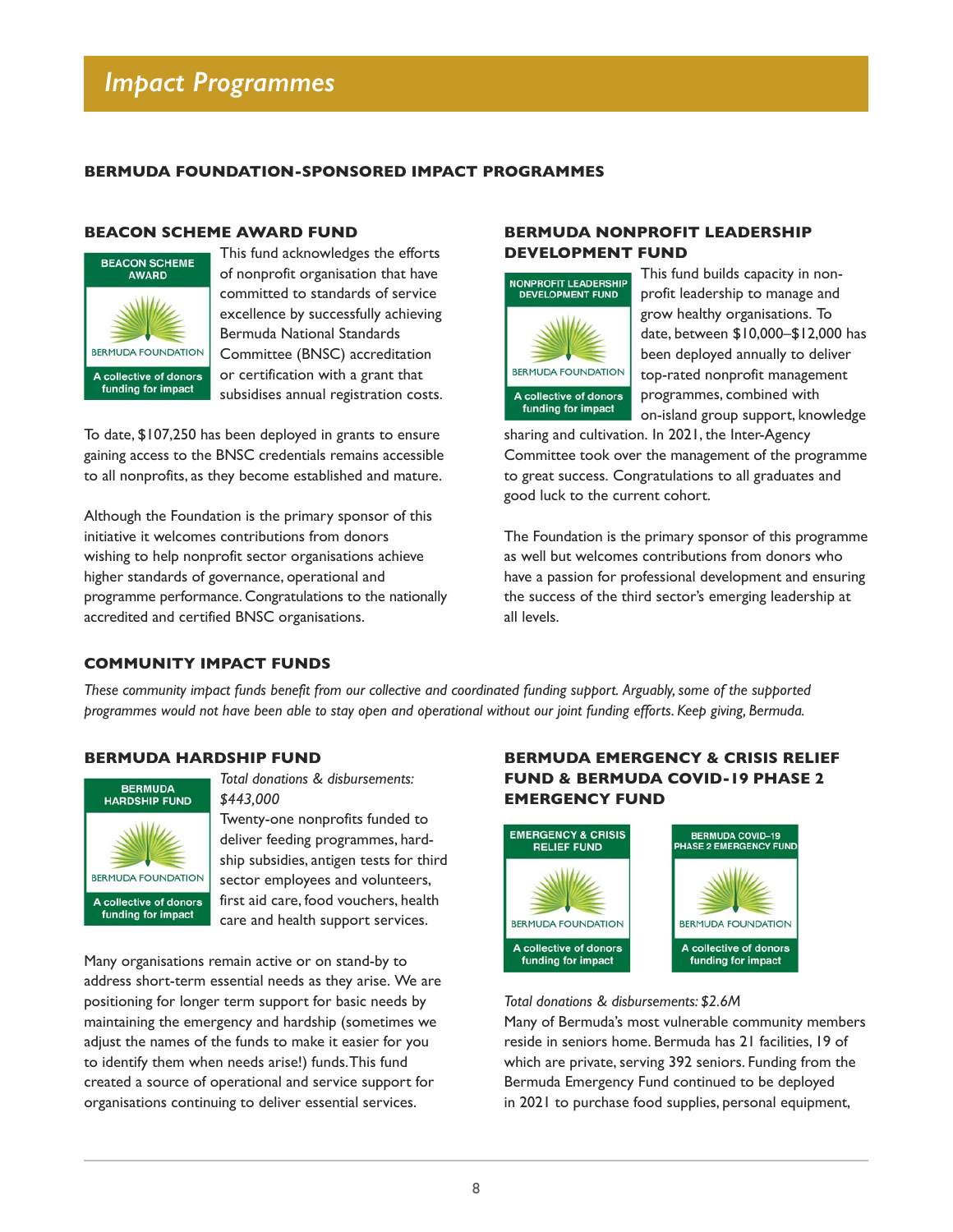install wi-fi, and get more phone lines into the nursing home facilities.

The fund also supported nonprofits delivering food and feeding services, distributing hardship emergency funding to distressed families, and PPE purchases for front-line service workers. For example, in an 18-month period (March 2020–August 2021), the Salvation Army reported having provided almost 29,000 meals through feeding centres and 13,000 meals distributed in shelters; 10,086 bed days used in their Emergency Housing Shelter; 12,550 people were provided with food and other assistance in community and family services programmes. Among a host of other social initiatives, the Seventh Day Adventist Community Services distributes hot meals in Hamilton and St. David's. An average of over 1,200 meals per month were distributed to the unsheltered by Adventist Community Services Bermuda teams.

While funding from impact funds like these may not cover the total costs of these programmes, our collective donations help in a big way.

### **BERMUDA NONPROFIT STABILISATION FUND**



*Total donations & disbursements: \$741,000*

The Foundation rolled its annual grantmaking budget into this initiative to increase the pool of unrestricted funding for general operation support. Over 30 grants to 29 nonprofit entities of all sizes

and reach, across a spectrum of service activity, were supported to keep their organisations open and key programmes operational.

Adult Education School, Age Concern Bermuda, Bermuda Centre for Creative Learning, Bermuda Fine Arts Trust (Bermuda National Gallery), Bermuda Institute of Ocean Sciences, Bermuda National Trust, Bermuda Red Cross Charitable Trust, Bermuda School of Music, Bermuda Sloop Foundation, Bermuda Underwater Exploration Institute, BSMART Development Foundation, Disability Centre of Bermuda (formerly A New Life), Family Centre,

Footy Promotions, Impact Mentoring Academy, Inter-Agency Committee for Children & Families (IAC), Masterworks Foundation, Menuhin Foundation, National Museum of Bermuda, North Village Community Club, PRIDE Bermuda, Raleigh International Bermuda, SEED Bermuda, St. John's Ambulance Bermuda, Duke of Edinburgh's Award Bermuda, Tomorrow's Voices, Vision Bermuda, Waterstart Ltd., WindReach.

### **ACCESS TO TECH FUND**



*Total donations: \$130,000 Total disbursements: \$83,000* This fund ensures that public school students have access to computers, devices and Internet connectivity basic, critical needs in a technologically-focused era, minimising learning disruption. The Mirrors

Programme, in collaboration with the Ministry of Education, has taken on the big job of managing requests, tracking disbursements and placing orders.

• 40 HP devices purchased for Berkeley High School students.

• 139 Lenovo Chromebooks bought for Clearwater students.

More impact reporting to come!



### **MENTAL HEALTH HOTLINE FUND**

*Total fund activity: \$115,000* Funded by the Bermuda Health Council with in-kind support from OneComm, this fund supported the build-out and maintenance of Infrastructure to deliver an

emergency community wellbeing hotline. Also referred to an the "Emotional Wellbeing Hotline, this fund has ensured a minimum of 12 hours of mental health support availability per week since the beginning of the pandemic, made possible by the Bermuda Psychology Association under the leadership of Dr. Alison Daniels. Funding also went to the development of a permanent online mental health resource for the community.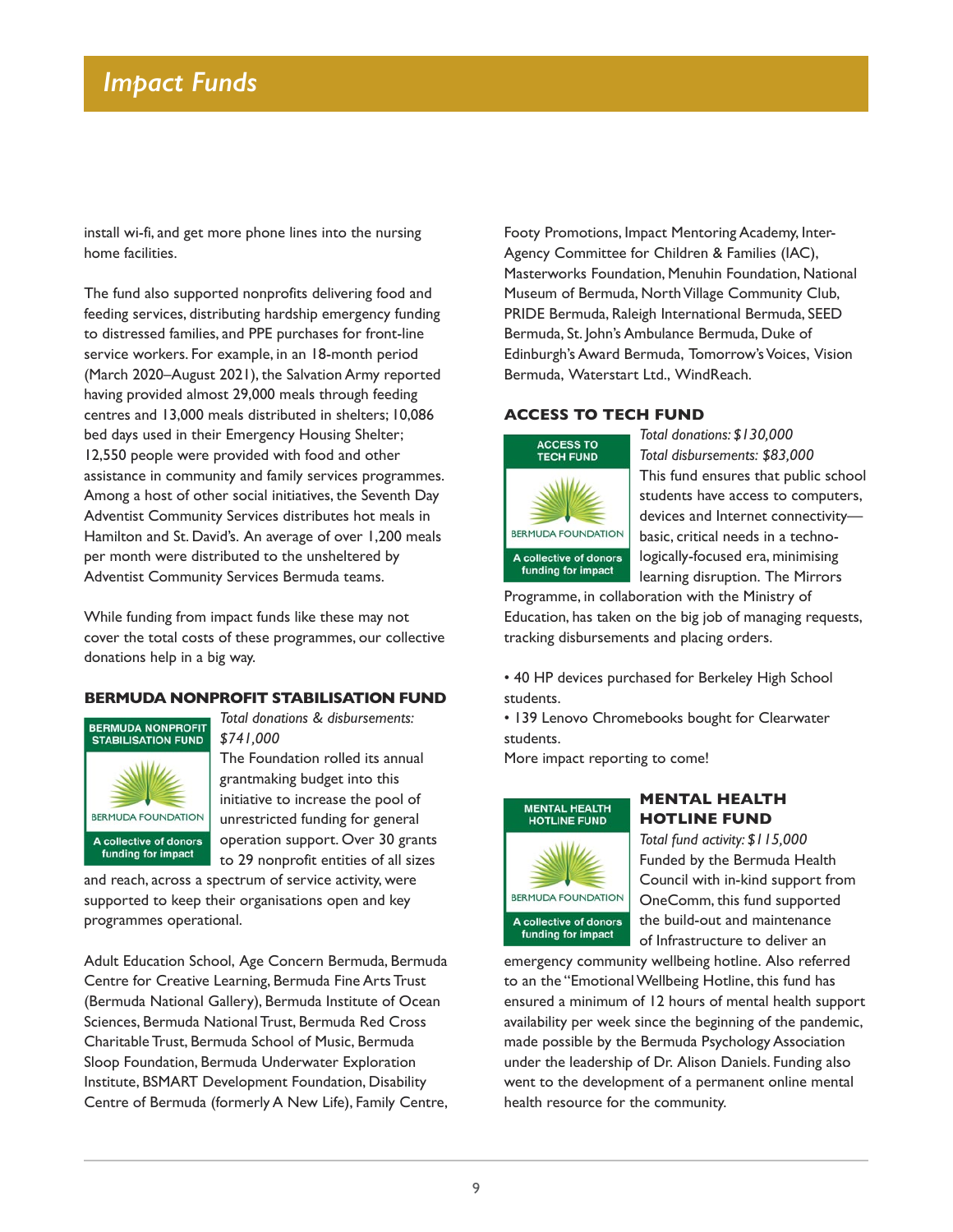### **SOCIAL EQUITY FUND**



*LEAD DONOR:Validus Re* Arising amid calls for support for initiatives that improve access, equity, diversity and inclusion, and belonging outcomes, this fund creates enduring support for future generations of nonprofit programmes that seek racial and

gender equity, diversity of representation and equality of opportunity, barriers to them and the identification and resolution of their root causes. These initiatives are perpetually under-funded despite global prioritisation and urgency around the issues. This fund remains under-funded but is available for investment for people who envision an end goal where identity is not a predicator for equitable access to areas that impact quality of life.

### **Establish a Donor-directed Fund**

### **1. Consider your charitable interests**

What are you passionate about? Performing arts? Helping children impacted by violence? Getting better health care on island? When you establish a permanent fund at Bermuda Foundation, you will have the flexibility to support the charities and causes you care about most.

### **2. Establish your fund**

It's easy to establish your own Donor-advised (Fund) at Bermuda Foundation. With a gift of \$25,000, a personally-named fund can be set up in just a day or two. The fund's capital is endowed and only the income is granted out, so the fund keeps on giving, year after year.

### **3. Grant from your fund**

With a fund, you can have as little or as much involvement as you want. You can support any Bermudaregistered charity, or you can focus on a charitable cause and leave the decision making to our advisors who will facilitate support to nonprofit projects on your behalf.

### **4. Plan for the future**

Planning for the future is important, as your fund is a lasting legacy that will continue to support the community for generations. You can appoint a trusted friend or family member as your successor fund advisor, or ask Bermuda Foundation to carry out your wishes in perpetuity.

### **Establish an Agency Fund**

We don't just work with individual and family donors. In fact, Bermuda Foundation manages endowment funds on behalf of several charitable agencies. A charitable

agency endowment fund provides for prudent capital growth coupled with a predictable source of income, which is particularly helpful in years where donations are down or government funding is reduced.

Charitable agency endowment funds represent a broad spectrum of large and small organisations. Contact us to find out how we can help support your organisation.

- 1. PROFESSIONAL AND DIVERSIFIED INVESTMENT MANAGEMENT
- 2. SUPPORT FOR COMPLEX GIFTS
- 3. EFFICIENT AND EFFECTIVE
- 4. LOW COST-RECOVERY FEES

*(Adapted from the Vancouver Foundation with thanks)*

### **Support the aims of a Community Impact Fund at BCF**

Without a doubt, donor support in tackling the critical and emerging needs arising from the pandemic has been unsurpassed. However, we hope never to find ourselves in a position where we have to help the nonprofit sector secure rapid funding to ensure equitable and efficient access to the resources that make its work possible, such as: ensuring food is on the table for families in need during an unanticipated Island-wide shut-down; helping seniors homes stay staffed or keeping residents connected and safe; or ensuring antigen tests for front-line workers are accessible in a way that is fair and worthy of their sacrifice.

The Foundation is growing a community asset that will stand the test of time. Consider making a contribution to its permanent endowment funds, which will fund future needs like these and those we cannot yet imagine.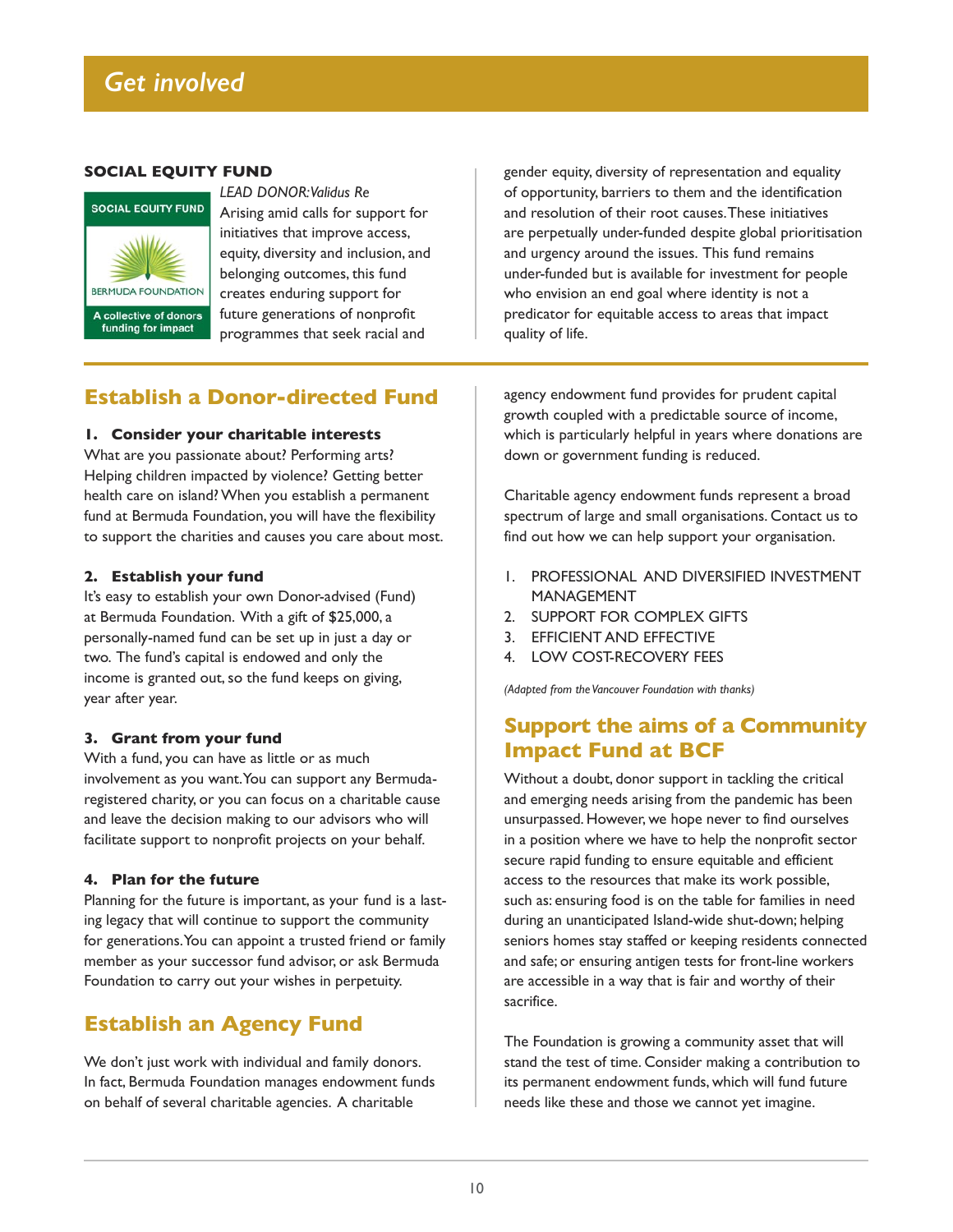# *Subsidised and Community Services*



As a community service provided at subsidised rates, the Foundation continued to manage the 501c3 donations facility that enables American taxpayers to make IRS tax deductible donations to Bermuda Registered Charities. Its most recent financial results are

reported each year in its Form 990 Returns, viewable using the IRS Tax Exempt Organisation Search Tool, referencing EIN # 38-3938349 (HM MA Burma).



As part of its staff volunteer effort, the Foundation coordinates the Christmas Giving Tree initiative

sponsored by Bookmart at Brown & Co. Now five years in the running, customer purchases augmented by a Bookmart discount have resulted in 375 gifts for families that otherwise would have gone without. Thanks to the team at Bookmart and the nonprofit leaders who have taken the time to ensure that the people in need with whom they work are identified:

| 2021                                              | 2020                                                 | 2019                                       | 2018                                       | 2017                                       |
|---------------------------------------------------|------------------------------------------------------|--------------------------------------------|--------------------------------------------|--------------------------------------------|
| <b>Bermuda Creative</b><br><b>Learning Centre</b> | <b>Bermuda Centre</b><br>for Creative<br>Learning    | <b>Big Brothers Big</b><br><b>Sisters</b>  | <b>Purvis Primary</b><br><b>School PTA</b> | Coalition for<br>Protection of<br>Children |
| <b>Big Brothers Big</b><br><b>Sisters Bermuda</b> | <b>Bermuda</b><br><b>Education</b><br><b>Network</b> | Coalition for<br>Protection of<br>Children | <b>YouthNet</b>                            |                                            |
| <b>Gina Spence</b><br><b>Productions</b>          | <b>Big Brothers</b><br><b>Big Sisters</b>            | <b>Purvis Primary</b><br><b>School PTA</b> |                                            |                                            |
| <b>Tomorrow's Voices</b><br><b>Autism Centre</b>  | Coalition for<br>the Protection<br>of Children       | <b>YouthNet</b>                            |                                            |                                            |
|                                                   | <b>Committee</b><br>of 25                            |                                            |                                            |                                            |
|                                                   | Tomorrow's<br><b>Voices</b>                          |                                            |                                            |                                            |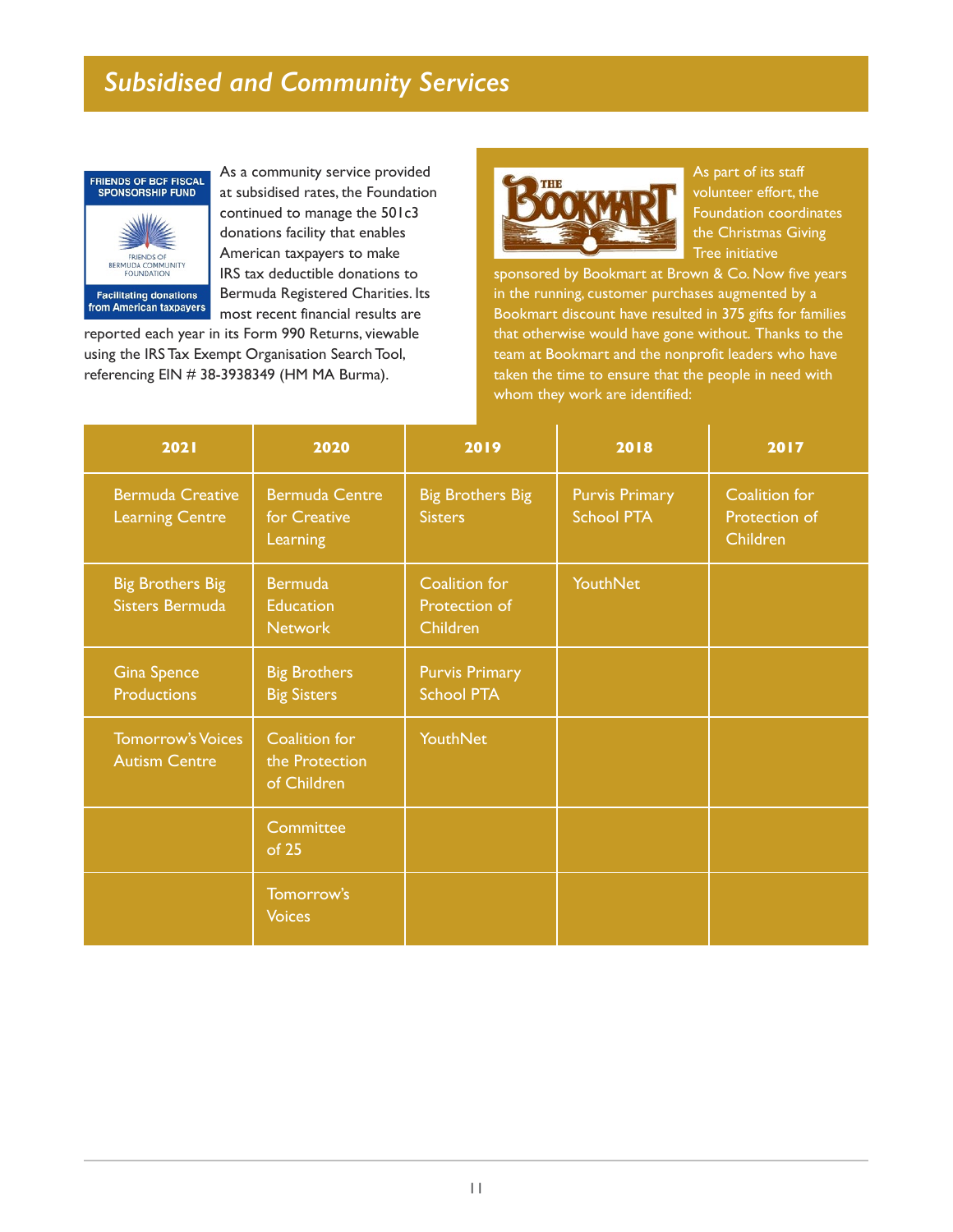# *2021funds at BCF*

### *Thank you to new and existing donors for placing trust in us to effectively manage and steward your philanthropy*

| Туре                                     | Est.         | Fund name                                              | <b>Type</b>               | Est.         | <b>Fund name</b>                                               |
|------------------------------------------|--------------|--------------------------------------------------------|---------------------------|--------------|----------------------------------------------------------------|
| Agency Quasi-Endowed                     | 2019         | National Dance Foundation of<br>Bermuda Funds          | Donor-Advised Endowed     | 2017         | Charles E. & Lesley Marshall<br><b>Family Fund</b>             |
|                                          | 2017         | Age Concern Bermuda Fund                               |                           | 2016         | Irene Dale Memorial Fund                                       |
|                                          | 2015         | Bermuda Audubon Society                                |                           | 2015         | <b>Toogood Family Fund</b>                                     |
|                                          |              | <b>Endowment Fund</b>                                  |                           | 2014         | De Weg Fund                                                    |
|                                          | 2015         | <b>Family Centre Fund</b>                              |                           | 2014         | Joan Darling Memorial Fund                                     |
|                                          | 2014         | Bermuda Debate Society<br>Agency Fund                  |                           | 2014         | RenaissanceRe Charity<br>Challenge                             |
|                                          | 2014         | Ida James Memorial Fund for<br>Social Work             |                           | 2013         | C.V. Zuill Family Fund                                         |
|                                          | 2013         | Bermuda High School PTA                                |                           | 2013         | Durhager Family Fund                                           |
|                                          |              | <b>Excellence Prize Fund</b>                           |                           | 2013         | O'Hara Family Fund                                             |
| <b>BCF Endowed</b>                       | 2018         | Brace Family Fund (Legacy)                             |                           | 2013         | Quig Family Fund                                               |
| <b>BCF Non-Endowed</b>                   | 2018         | Schrum Family Fund (Legacy)                            | Donor Advised Non-Endowed | 2021         | Anonymous                                                      |
| <b>Community Impact Funds</b><br>Endowed | 2021         | Bermuda Social Equity,<br>Diversity and Inclusion Fund |                           | 2021         | Bermuda Championship<br>Charitable Fund                        |
|                                          | 2019         | <b>BCF Chairmen's Fund</b>                             |                           | 2021         | Bodenstab Family Fund                                          |
|                                          | 2019<br>2018 | Vital Bermuda Initiative<br>Bermuda Community Fund     |                           | 2021         | Durhager Family Programme<br>Fund                              |
| <b>Community Impact Funds</b>            | 2020         | Bermuda Emergency Fund<br>$-Covid-19$                  |                           | 2021         | Fidelity Bermuda Foundation<br>Fund                            |
| Non-Endowed                              | 2020         | Bermuda Hardship Fund                                  |                           | 2021         | <b>Resolution Re Community</b><br>Fund                         |
|                                          | 2020         | Bermuda Nonprofit<br><b>Stabilisation Fund</b>         |                           | 2020         | Adolescent Mental Health<br>Fund Bermuda                       |
|                                          | 2020         | Covid-19 Phase 2<br><b>Emergency Fund</b>              |                           | 2020         | Allan & Gill Gray Philanthropies                               |
|                                          | 2020         | Mental Health Covid-19 Hotline                         |                           | 2020         | Lighthouse Connect Initiative                                  |
|                                          | 2018         | Beacon Awards Scheme<br>for BNSC Designated            |                           | 2018         | Cari Foundation Programme<br>Fund                              |
|                                          |              | Organisations                                          |                           | 2018         | The Flora Fund                                                 |
|                                          | 2013         | <b>BCF Nonprofit Leadership</b><br>Capacity Building   |                           | 2017         | <b>Coalition for Community</b><br><b>Activism Project Fund</b> |
|                                          | 2013         | Early Childhood Development<br>Fund                    |                           | 2016         | Atlantic Philanthropies<br><b>Transition Fund</b>              |
| Corporate (Donor Advised<br>Non-Endowed) | 2021         | Bacardi Bermuda Charitable<br>Fund                     |                           | 2016         | National Dance Foundation<br>Archive Project                   |
|                                          | 2020         | XL Foundation Fund (External<br>Programme Management)  |                           | 2015         | La Leche League Bermuda<br>Agency Fund                         |
|                                          | 2020         | Zurich Bermuda Charitable<br>Fund                      |                           | 2015<br>2014 | TED <sub>x</sub> Bermuda<br>Buechner Society of Bermuda        |
|                                          | 2014         | RenaissanceRe Charitable<br>Giving Programme Fund      |                           |              | Fund for Family Literacy and<br>Literature                     |
| Designated Endowed                       | 2015         | <b>Family Centre Designated</b><br>Fund                |                           | 2013         | Hemera Foundation Bermuda<br>Partners' Fund                    |
| Donor-Advised Endowed                    | 2021         | D. C. Outerbridge & Family<br>Fund                     | Field of Interest Endowed | 2021<br>2013 | <b>TalkWell</b>                                                |
|                                          | 2021         | Flora Gold Fund                                        |                           |              | Diversity Initiatives Fund                                     |
|                                          | 2019         | <b>TGF Charitable Trust Fund</b>                       |                           |              |                                                                |
|                                          | 2018         | Roland Skinner Memorial                                |                           |              |                                                                |

Fund – Bermudian Visual Arts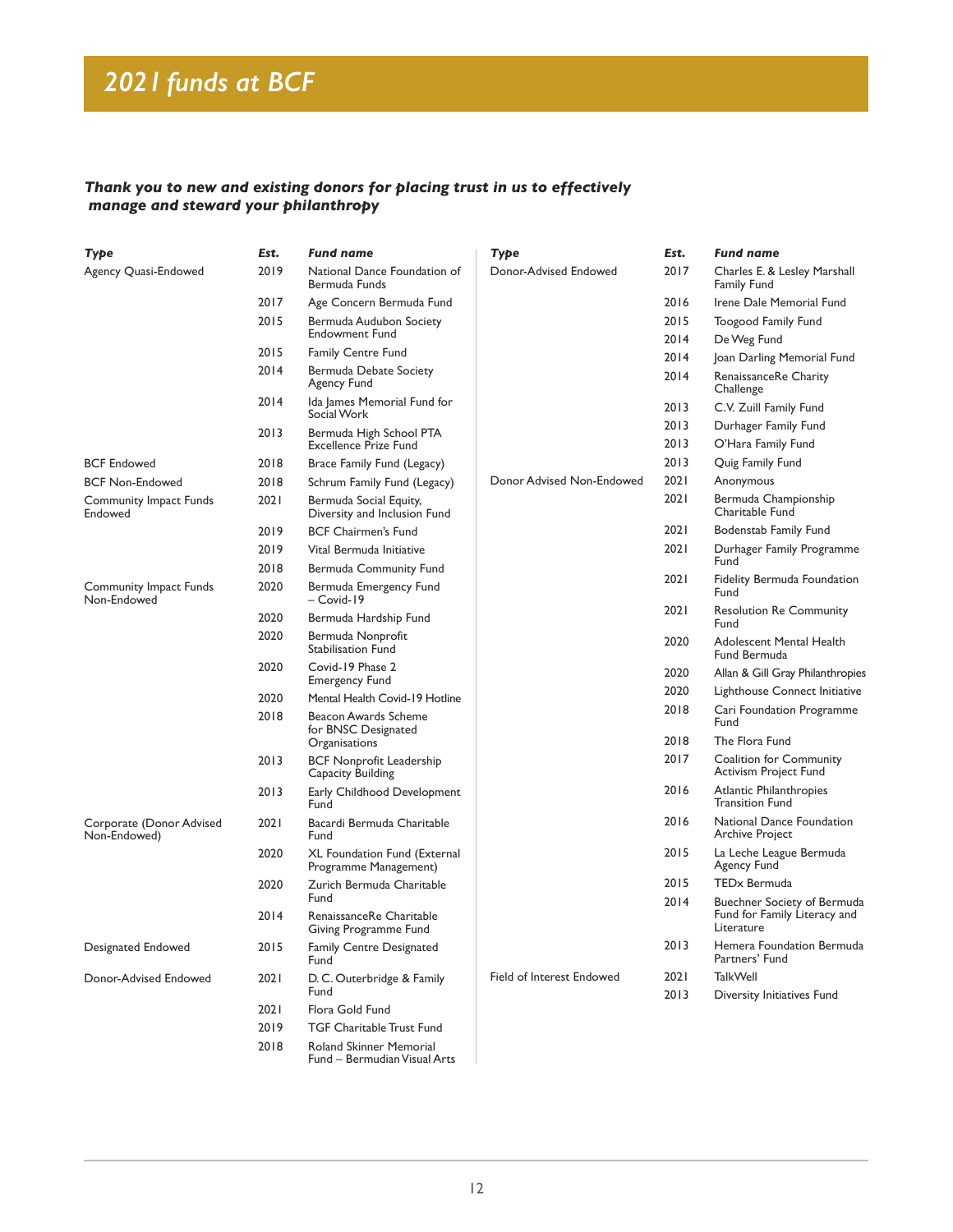### **2021 Community Impact Fund Contributors**

Community Impact funds harness and coordinate the resources of a group of unrelated donors to tackle a social issue that presents itself on a large scale and has clearly defined goals.

Allan & Gill Gray Philanthropies Anonymous Argus Group Ascot Bermuda Limited Baksh, Dacotah Bennett Jr., Edward G. Bermuda Health Council Brand, Daniel Brewer, Tim & Victoria The Carey Family Centennial Bermuda Foundation Chubb Charitable Foundation – Bermuda Cripps Foundation Dunne, Emily DWS Investment Management Americas, Inc. Elbow Beach Charitable Group Endurance Specialty Fidelis Insurance Bermuda Limited FIL Limited Fisher, Keith Flores, Jeremy Freemasons Fund for Bermuda

Gibbons Family Global Atlantic Financial Group Hulst, Tom & Carol Jackson, Deborah Markel Corporation Mayor, William and Sandra McDonald, Julie Outerbridge, Janet Petty, Lynn & David Redden, Joelina RenaissanceRe Charitable Giving Programme Fund TGF Charitable Trust Fund Third Point Re Charitable Fund Third Point Reinsurance Ltd. Tranter, Shana Validus Re Viera, Ronnie & June Westholm-Schroder, Christina Williams Legacy Fund Willis Bermuda Limited XL Foundation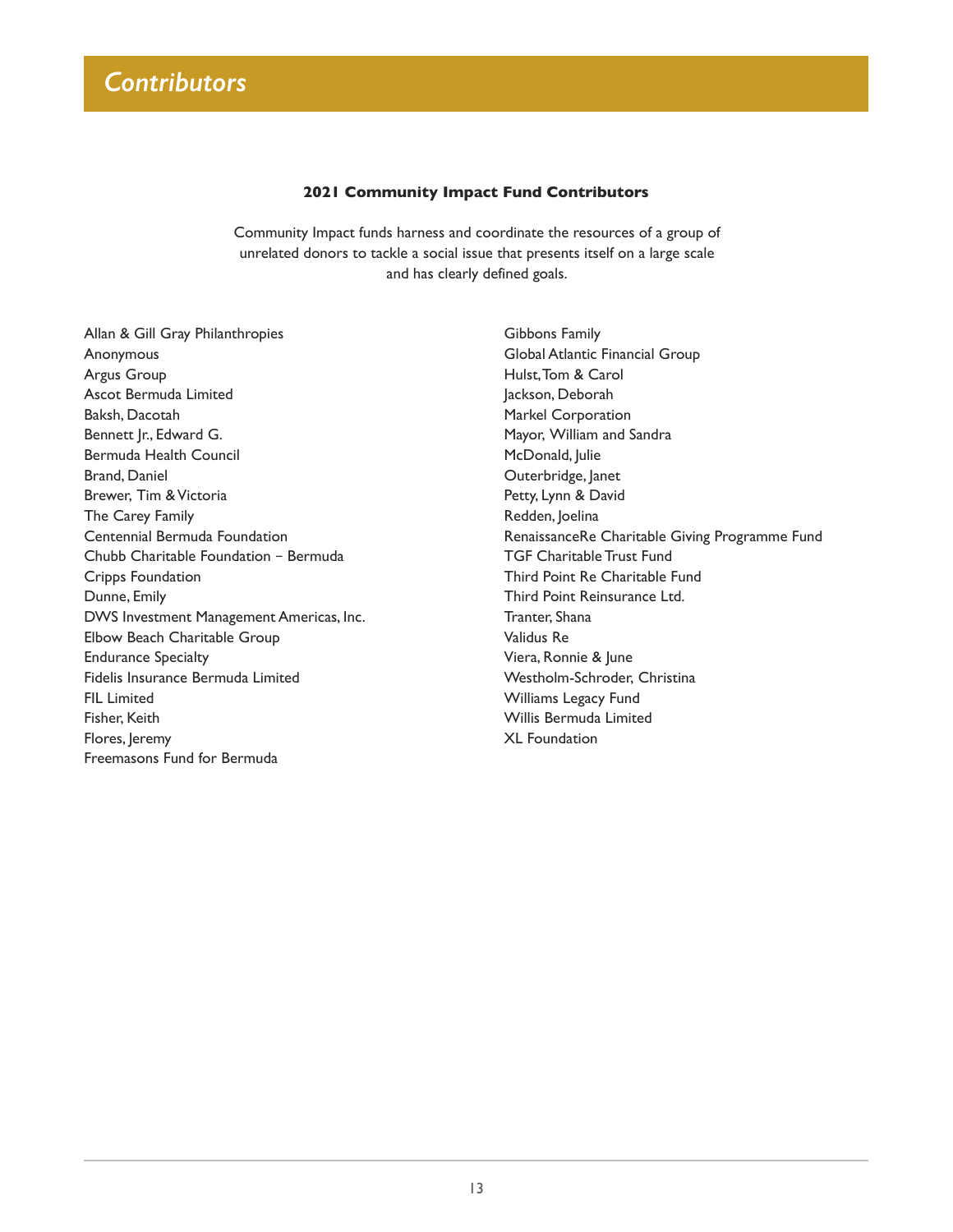### **2021 Donor-Directed Fund Contributors**

On behalf of our fund holders and the board and staff team, we extend thanks and congratulations to individuals, businesses and organisations who contributed to donor-directed funds at the Bermuda Foundation.

- Allan & Gill Gray Philanthropies Arch Reinsurance Ltd. Argo Foundation Bacardi International Limited BF&M Insurance Blanco, Jordan Caroline Cohen of CPDesigns (Roland Skinner Friends & Family Fund Contributors) Christian Humann Foundation Chubb Charitable Foundation – Bermuda Conyers (Conyers Dill & Pearman) Dennis Sherwin Memorial DCO Charitable Fund Durhager Family Fund Fox, Claire
- Fidelity International Foundation Fisher, Keith Hemera Foundation Horos Limited O'Hara, Brian M. & Nancy Renaissance Reinsurance TalkWell.Org Tan, John Third Point Reinsurance Ltd. TSG 2015 Investments Trust Wakefield Quin Limited Zuill, Cummings V. Zurich Insurance Company Ltd, Bermuda Branch

#### **2021 Community Donors to Local Nonprofits via Bermuda Foundation**

On behalf of the nonprofit recipients, thank you to donors who used the Foundation's platform to facilitate their giving.

ADHD Understood Anonymous Arch Capital Group Armstrong, Susan Augustus, Keishaun Baillie, Betsy Beasley, Lorraine Bell-Phillips, Alexandra Benfer, Mark Biggs, Rachel Birch, James Clarien Champion, Adam Chaves, Carla Chaves, Natalie & Vincent Chubb Charitable Foundation – Bermuda Clemens, Katy Correia, Michelle Cox, Will & Linda Crofton, Alexia & Lothar Defilla, Katie & Markus Flood, Vanese Gibbons, Ellen Glover-Griffin, Lynette The Gutman Family Kearns, Todd & Jennifer Knudsen, Lars & Kitty Korenblit, Jeff & Anne Lipmen, Sara-Jean & Eli

Mancell, B. & J. The Markus Family Maske, G. C. Masters, Robin Nye, Anastasia Parsons, Michael Pugh, Meredith Sarkar, Roy Shelley, Alice Silvester, Catherine Socki, Suzanne Spurling, Michael Stecko, Stefan & Kim The Wetmiller Family Williams, Mike & Leela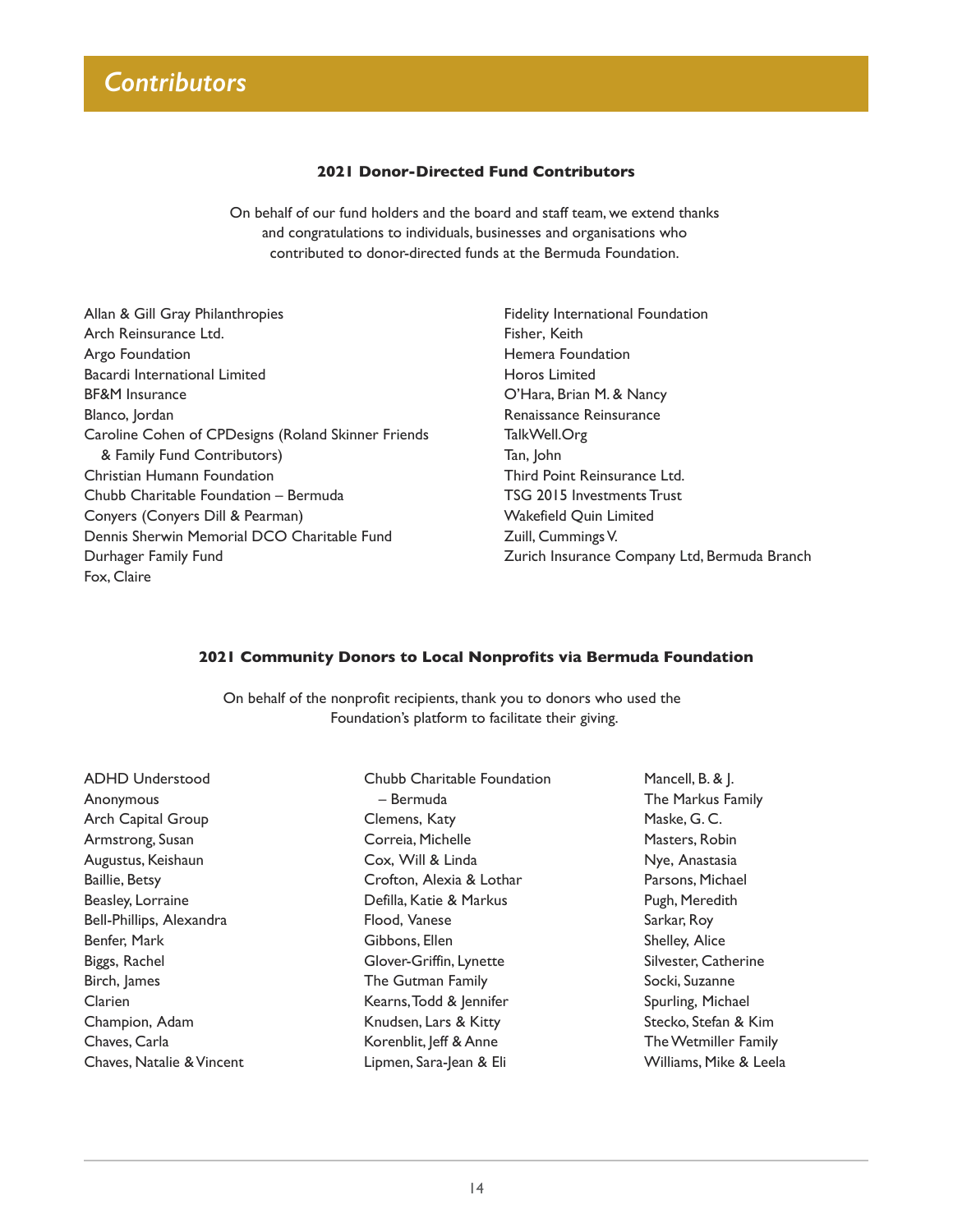

*Thanks to all who have given time, services and funding. We look forward to continuing working with you*

### **BCF Board of Directors**

Michael Schrum, *Chair (to November 30, 2021)* Michael Brace, *Investment* Brian O'Hara, *Ambassador Relations* Amanda Outerbridge, *Communications (Chair as at December 1, 2021)* Gavin Barlow, *Treasurer* Diana Darrell, *Investment* Nikkita Scott, *Tech Platforms* Myra Virgil, *Assistant Secretary* David Woodcock, *Governance*

#### **BCF Staff / General Administration Support**

Myra Virgil, *CEO & Managing Director* Michelle Grant, *Programme Associate (to September 2021)* Sarah Marcotte, *Accountant* Sarah Cooke, *Operations Manager*

#### **Programme Support**

Dr. Tamara Gathright Fritz, Strategic Evaluation Consulting – Vital Signs® Research Coordinator

### **Advisors, Consultants & Contractors**

### **Auditors**

PwC Partner Scott Watson-Brown Charlotte Evans, *Audit Manager* Duchelle Atkins, *Senior Associate* Antonia DeVent, *Assurance Associate*

### **Legal, Corporate Secretarial & Regulatory Compliance Support**

Peter Pearman, Director, Conyers Laura Hill, Justin Maybury & Rahlemah Robinson, Conyers Corporate Services (Bermuda) Limited KPMG (Bermuda)

#### **Investment Committee & Advisory Support**

Alexander Cutler and Erin Williams, Orbis Investment Management Ltd.

### **We would also like to acknowledge the work and support of the Friends of BCF Board and Team**

Myra Virgil, *President* William "Bill" Holmes, *Secretary* Peter Logie, *Accountant* Sarah Cooke, *Assistant Secretary* Scott Slater, *PwC (Americas) Partner (Tax)*  & John Leach, *Bermuda Senior Tax Manager*  Amy Kou, Zack Rothman, Ilan Lotvin Michelle Grant, *Administrator* (to September 2021)

#### **Reduced Services for Charitable Entities**

*Thank you to the following service providers for offering reduced or discounted services.*

Island Employment Services Brimstone Media Lovell Technologies (Bermuda)

Pro-Tone Cleaners Bermuda Yellow Pages Limited / Yabsta